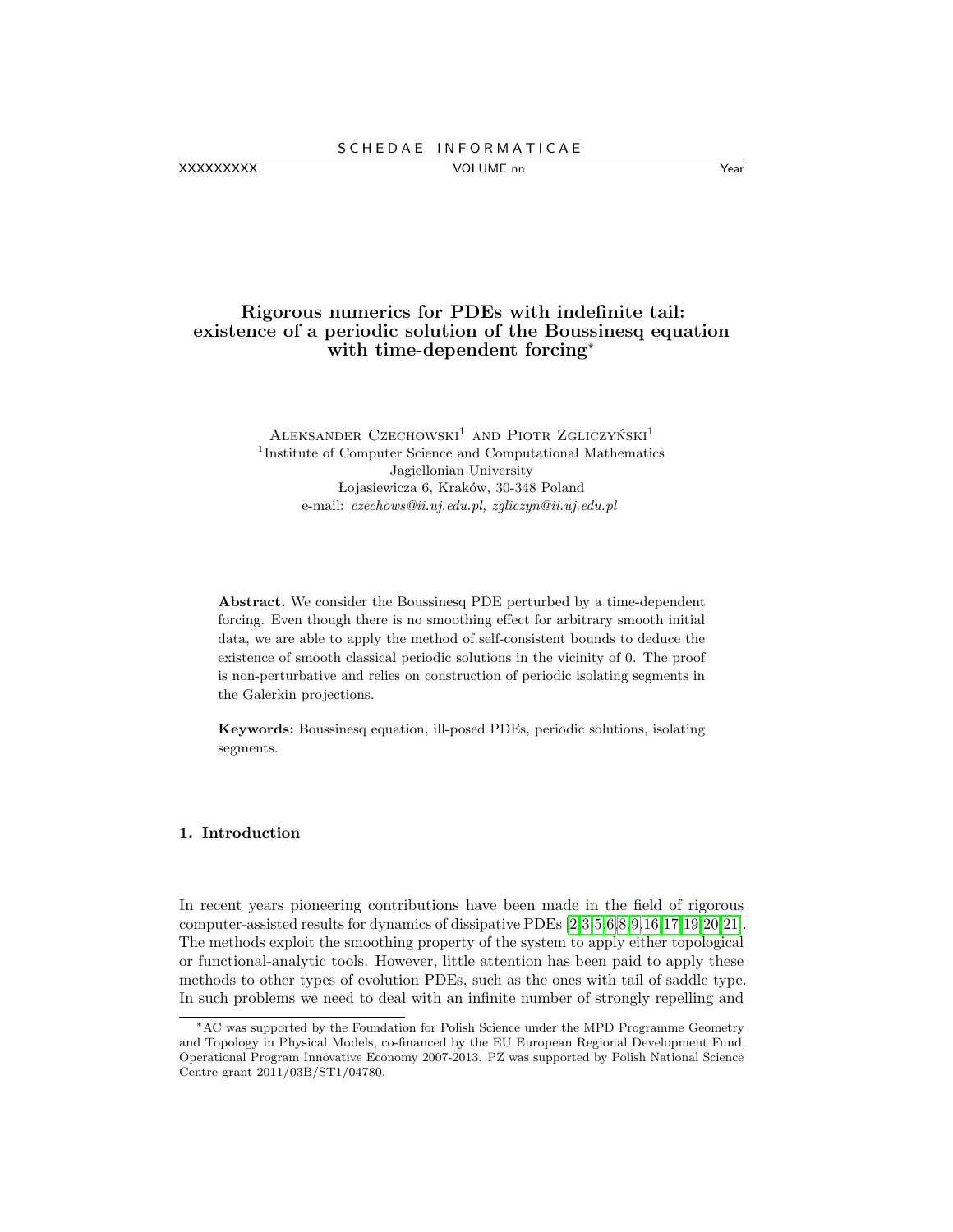strongly attracting directions. From the point of view of topological methods this situation is just as good as the dissipative one – for example Theorem 2.3 in  $[16]$  is formulated in a way that is readily applicable to finding equilibria of these systems. Our goal in this paper is to take this approach one step further and use a topological tool of periodic isolating segments to prove the existence of periodic in time solutions in a nonautonomously perturbed equation of such type.

Our example will be the Boussinesq equation [\[4\]](#page-14-6) but without much difficulty the methods can be applied to produce similar results in other systems with an indefinite tail of saddle type.

## 1.1. The forced Boussinesq equation

We consider the following second order nonlinear equation perturbed by a timedependent forcing term:

<span id="page-1-1"></span>
$$
u_{tt} = u_{xx} + \beta u_{xxxx} + \sigma(u^2)_{xx} + \epsilon f(t, x). \tag{1}
$$

On  $u$  and  $f$  we impose periodic and even boundary conditions and a zero-average condition in x:

<span id="page-1-4"></span><span id="page-1-3"></span><span id="page-1-2"></span>
$$
u(t, x + 2\pi) = u(t, x), \qquad (2)
$$

$$
u(t, -x) = u(t, x), \tag{3}
$$

$$
\int_0^{2\pi} u(t,x)dx = 0,
$$
\n(4)

$$
f(t, x + 2\pi) = f(t, x),
$$
\n(5)

$$
f(t, -x) = f(t, x),
$$
 (6)

$$
\int_0^{2\pi} f(t, x) dx = 0. \tag{7}
$$

For  $\beta > 0$  the unperturbed equation

<span id="page-1-0"></span>
$$
u_{tt} = u_{xx} + \beta u_{xxxx} + \sigma(u^2)_{xx}
$$
\n<sup>(8)</sup>

is the "bad" Boussinesq equation and was derived by Boussinesq [\[4\]](#page-14-6) as a model for shallow water waves. The equation is famous for its ill-posedness. Indeed, when looking at its linear part

<span id="page-1-5"></span>
$$
u_{tt} = u_{xx} + \beta u_{xxxx} \tag{9}
$$

one can observe a rapid growth in high Fourier modes for almost all initial data, hence a consequent loss of regularity of the solution. This is a significant complication in the numerical analysis of [\(8\)](#page-1-0), since slightest perturbations of the initial problem can produce a totally different behaviour at output. Because of that, regularized versions of the equation were considered in numerical studies [\[11\]](#page-14-7). Solutions to the equation [\(8\)](#page-1-0) were also obtained analytically [\[10\]](#page-14-8) and by the inverse scattering method [\[15\]](#page-14-9). Our approach is different; we analyze the direction of the vector field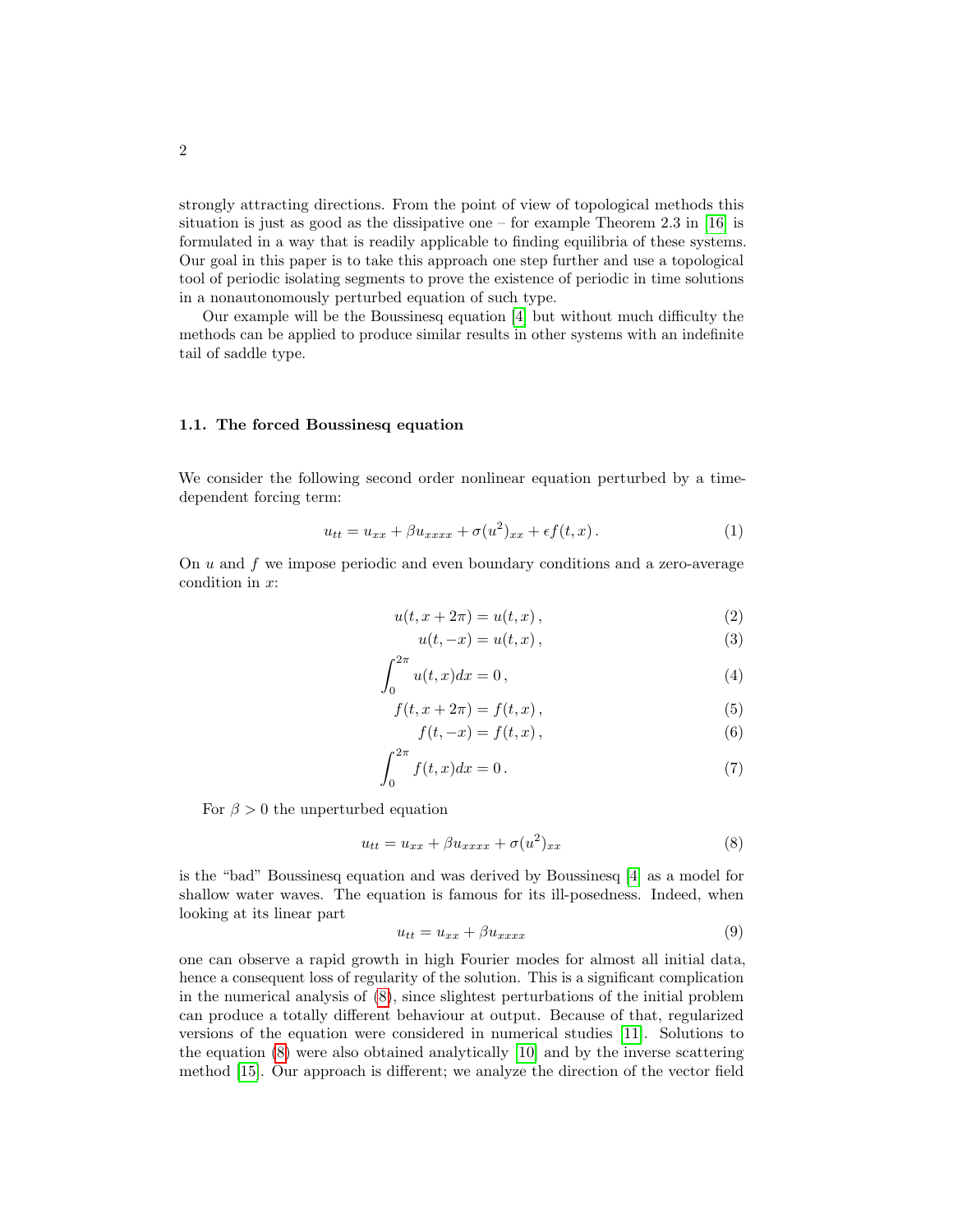<span id="page-2-0"></span>**Tab 1.** Bounds on  $\epsilon$  and on the norms of periodic solutions and their time derivatives for  $f \in \mathcal{F}^A_\tau$ 

|      |               | $  u(t,\cdot)  _{L^2}$ | $  u(t,\cdot)  _{C^0}<$ | $  u_t(t,\cdot)  _{L^2}$ | $  u_t(t,\cdot)  _{C^0}$ |
|------|---------------|------------------------|-------------------------|--------------------------|--------------------------|
|      | $-0.05, 0.05$ | 0.28862115             | 0.12440683              | 0.24610779               | 0.2143523                |
| 1.75 | $-0.1, 0.1$   | 0.41504192             | 0.1820825               | 0.39340084               | 0.42461205               |
| 2.5  | $-0.3, 0.3$   | 0.84724825             | 0.38676747              | 0.96839709               | 1.4795576                |

<span id="page-2-1"></span>**Tab 2.** Bounds on  $\epsilon$  and on the norms of periodic solutions and their time derivatives for  $f \in \mathcal{F}^B_\tau$ 

|               | $  u(t,\cdot)  _{L^2}$ | $  u(t,\cdot)  _{C^{0}}$ | $  u_t(t,\cdot)  _{L^2}$ | $  u_t(t,\cdot)  _{C^0}$ |
|---------------|------------------------|--------------------------|--------------------------|--------------------------|
| $-0.05, 0.05$ | 0.29831987             | 0.13194161               | 0.25703095               | 0.24099758               |
| $-0.1, 0.1$   | 0.43198386             | 0.19524766               | 0.41478653               | 0.47720834               |
| $-0.3, 0.3$   | 0.88825406             | 0.41784158               | 1.0309512                | 1.637095                 |

on certain subsets of the phase space, and by a topological method we deduce the existence of smooth, periodic solutions.

Here is an example result illustrating our method. We define families of functions

$$
\mathcal{F}_{\tau}^{A} = \{f : f(t, x) = 2f_1(t) \cos x,
$$
  

$$
f_1 \text{ continuous and } \tau \text{-periodic}, |f_1(t)| \le 1 \ \forall t \},
$$
  

$$
\mathcal{F}_{\tau}^{B} = \{f : f(t, x) = 2 \sum_{k=1}^{4} f_k(t) \cos kx,
$$
 (10)

 $f_k$  continuous and  $\tau$ -periodic,  $|f_k(t)| \leq 1 \ \forall k, t$ .

Then the following theorem holds.

<span id="page-2-3"></span>THEOREM 1. For  $\sigma = 3$ , for all  $\tau > 0$  and all  $f(t, x) \in \mathcal{F}^A_\tau \cup \mathcal{F}^B_\tau$ , and for values of  $β$  and  $ε$  given in Tables [1](#page-2-0) and [2](#page-2-1) there exists a classical  $τ$ -periodic in time solution to [\(1\)](#page-1-1), subject to conditions [\(2\)](#page-1-2), [\(3\)](#page-1-3) and [\(4\)](#page-1-4). The solution exists in the vicinity of 0 and the bounds on its  $L^2$  and  $C^0$  norms and the norms of its time derivative are given in Tables [1](#page-2-0) and [2.](#page-2-1)<sup>[1](#page-2-2)</sup> The solution and its time derivative are  $C^4$  and  $C^2$  smooth in x, respectively.

Observe, that 0 is a constant in time solution of the unperturbed system [\(8\)](#page-1-0), hence the requested  $\tau$ -periodic solution for  $\varepsilon = 0$ . Nevertheless, the method is not perturbative. We consider a perturbation problem only because it gives a convenient approximation of the periodic solution for  $|\epsilon| \neq 0$  small.

The proof is computer-assisted, that means certain inequalities contained in it are verified rigorously by a computer program in interval arithmetics. The program source code is available at [\[7\]](#page-14-10). From Table [3](#page-13-0) and equation [\(26\)](#page-7-0) one can also extract the exact bounds on the Fourier coefficients of the solutions, which we do not give

<span id="page-2-2"></span><sup>&</sup>lt;sup>1</sup>By bounds on  $L^2$  and  $C^0$  norms of a function  $u = u(t, x)$  we mean upper bounds on  $\sup_{t\in\mathbb{R}}||u(t,\cdot)||_{L^2}$  and  $\sup_{t\in\mathbb{R}}||u(t,\cdot)||_{C^0}$  , respectively.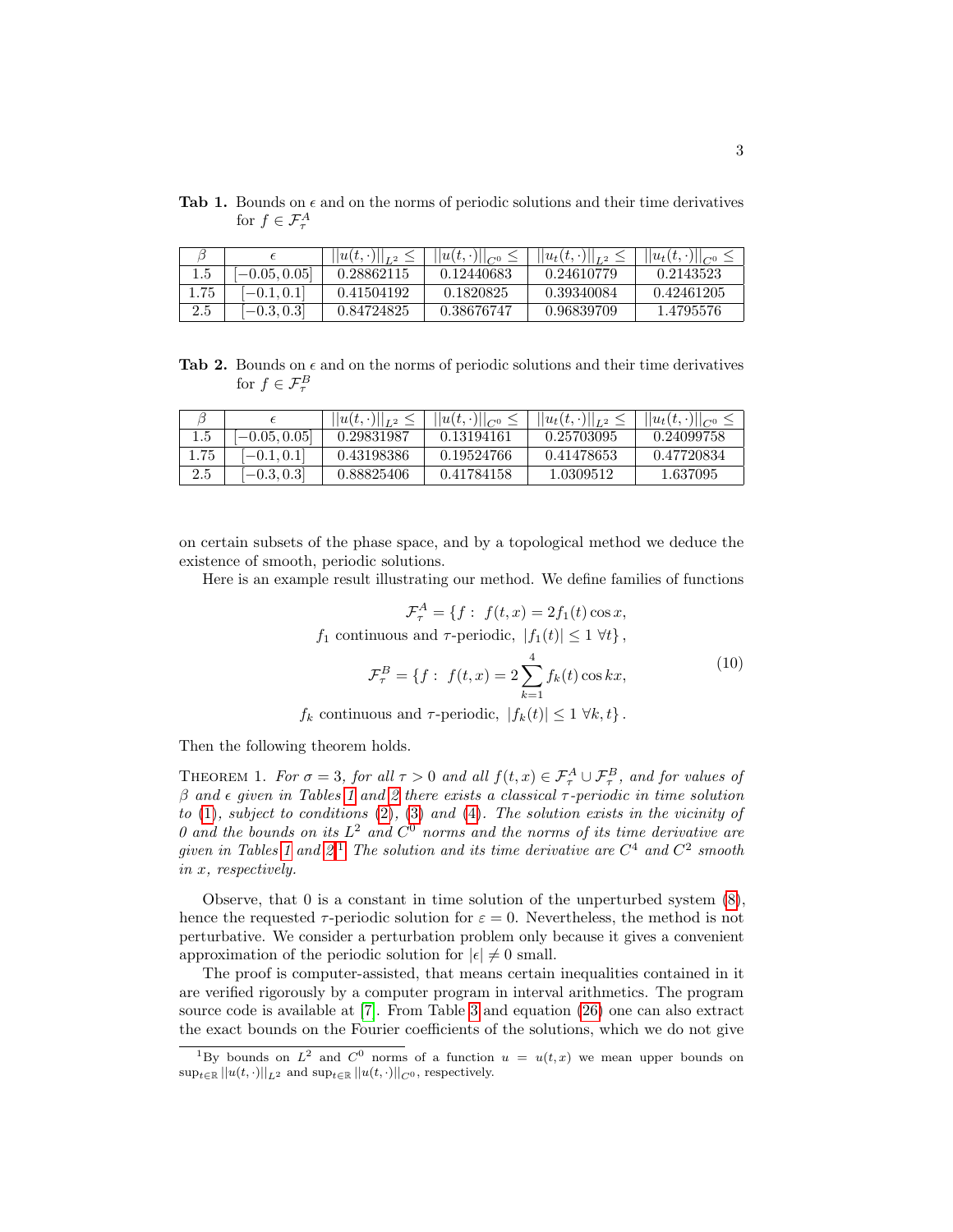here. By following the steps of the proof it will become clear that we can easily produce results of the same type for:

- any parameters  $\sigma \in \mathbb{R}$  and  $\beta > 1$ ,
- any given smoothness  $s > 5$ ,
- any forcing of the form  $f(t, x) = \sum_{k=1}^{n} f_k(t) \cos kx$  where each  $f_k$  is continuous and  $\tau$ -periodic.

The periodic solution will exist for  $\varepsilon \in [-\varepsilon_0, \varepsilon_0]$ ,  $\varepsilon_0$  small enough, and we can attempt to verify an explicit range and obtain a bound for the norm with help of the program.

Let us finish this section with listing some generalizations. Most of them can be adapted from the previous treatment of dissipative PDEs [\[5,](#page-14-2) [6,](#page-14-3) [21\]](#page-15-4) and several would require only little effort to be introduced in this paper. However, we consider this exposition as a preview of the method. We tried to focus on the key matter, which is how to deal with the linear instability of the high Fourier modes in a simplest scenario.

- 1. We could take  $\beta$  from the range (0, 1). Then, the linearized equation [9](#page-1-5) possesses purely imaginary eigenvalues in its low modes. This would involve conducting a finite-dimensional analysis of the higher order terms of the low modes.
- 2. We could allow non-zero averages, non-even functions or periodic solutions obtained in the proximity of non-zero equilibria of the unperturbed system.
- 3. For the forcing term it would have been enough to assume a sufficiently fast decay in the high Fourier terms.
- 4. We could consider non-periodic forcings and attempt to prove existence of (not necessarily periodic) solutions that exist for all  $t \in \mathbb{R}$ , by techniques from [\[6\]](#page-14-3).

The apparently difficult problems are

- proving the existence of periodic solutions which are not obtained as perturbations of stationary points,
- proving dynamics more complicated than a periodic orbit (e.g. chaotic dynamics),
- proving the existence of periodic orbits in autonomous ill-posed systems.

We think that to efficiently treat these cases within the framework of self-consistent bounds we would need a rigorous integration procedure, akin to the rigorous integration of dissipative PDEs [\[5,](#page-14-2) [19,](#page-15-2) [20\]](#page-15-3). Obviously, the ill-posedness is a significant issue and it seems that the integration should be combined with an automatic segment placement in the expanding coordinates. We are currently looking into the feasability of this approach.

This paper is organized as follows. In Section [2](#page-4-0) we invoke the general method of self-consistent bounds and a result which states that a sequence of solutions for the Galerkin projections converges to a solution of the PDE. In Section [3](#page-5-0) we present a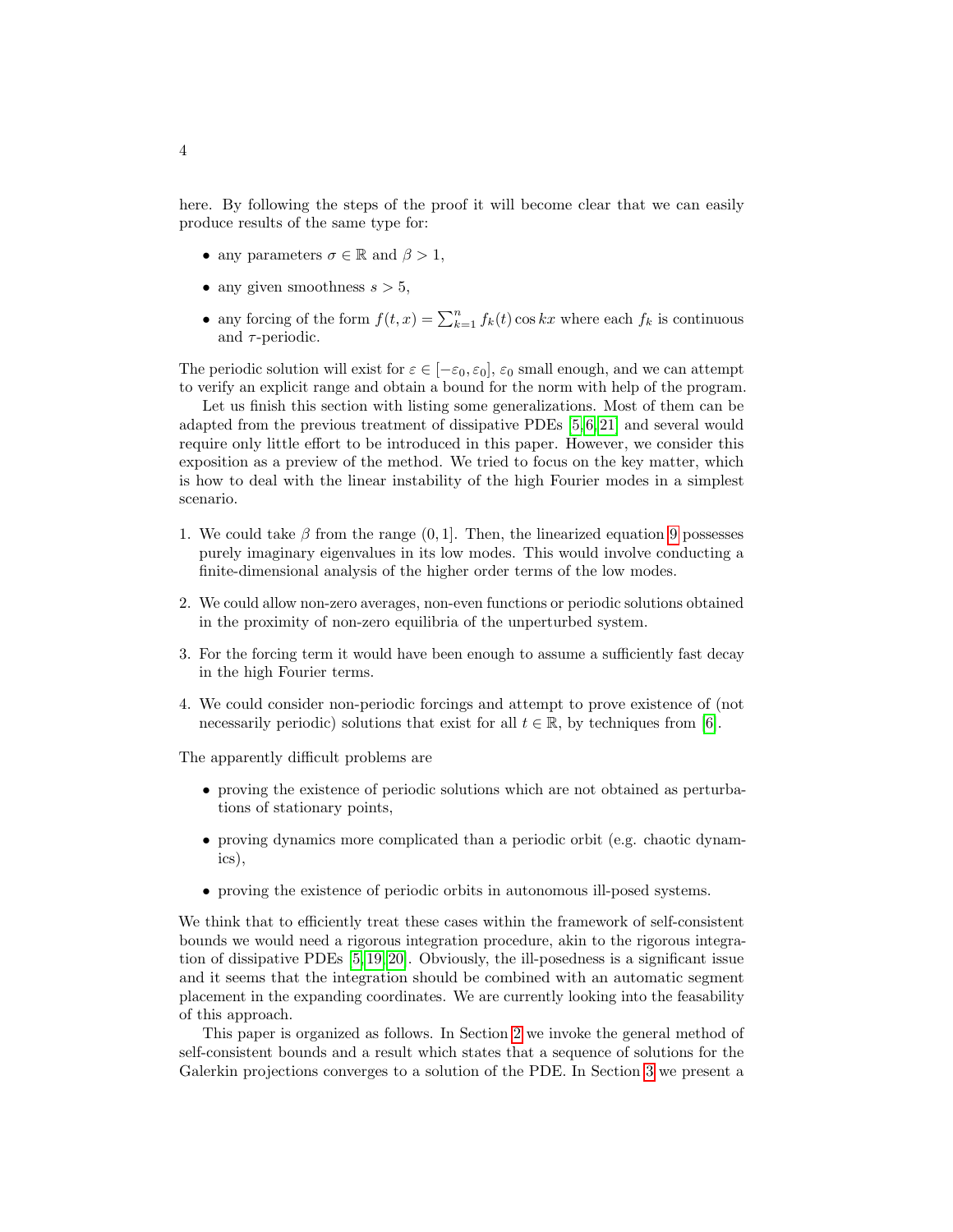<span id="page-4-0"></span>result of Srzednicki [\[12\]](#page-14-11) stating the conditions under which non-autonomous timeperiodic ordinary differential equations – in our case the Galerkin projections – have periodic solutions. In Section [4](#page-7-1) we apply these tools to the Boussinesq equation [\(1\)](#page-1-1) and prove Theorem [1.](#page-2-3)

### 2. The general method of self-consistent bounds

In this section we recall the general method of self-consistent bounds, as introduced in the series of papers [\[19,](#page-15-2)[20,](#page-15-3)[21\]](#page-15-4). We follow the exposition given in [\[6\]](#page-14-3) for time-dependent systems.

Let  $J \subset \mathbb{R}$  be a (possibly unbounded) interval. We consider a nonautonomous evolution equation on a real Hilbert space  $H(L^2)$  in our case) of the form

<span id="page-4-1"></span>
$$
\frac{da}{dt} = F(t, a). \tag{11}
$$

We assume that the set of x such that  $F(t, x)$  is defined for every  $t \in J$  is dense in H and we denote it by  $\tilde{H}$ . By a solution of [\(11\)](#page-4-1) we mean a function  $a: J' \to \tilde{H}$ , such that  $J'$  is a subinterval of  $J$ ,  $u$  is differentiable and [\(11\)](#page-4-1) is satisfied for all  $t \in J'$ .

Let  $I \subset \mathbb{Z}^d$  and let  $H_k \subset H$  be a sequence of subspaces with  $\dim H_k \leq d_1 < \infty$ , such that

<span id="page-4-2"></span>
$$
H = \overline{\bigoplus_{k \in I} H_k} \tag{12}
$$

and  $H_k$ 's are pairwise orthogonal. We will denote the orthogonal projection onto  $H_k$ by  $A_k$  and write

$$
a_k := A_k a \,. \tag{13}
$$

From [\(12\)](#page-4-2) it follows that  $a = \sum_{k \in I} a_k$ .

From now on we will fix some (arbitrary) norm  $|\cdot|$  on  $\mathbb{Z}^d$ . For  $n > 0$  we set

$$
X_n := \bigoplus_{k \in I, |k| \le n} H_k,
$$
  

$$
Y_n := X_n^{\perp}.
$$
 (14)

We will denote the orthogonal projections onto  $X_n$  and  $Y_n$  by  $P_n : H \to X_n$  and  $Q_n: H \to Y_n$ .

DEFINITION 2. Let  $J \subset \mathbb{R}$  be an interval. We say that  $F : J \times H \supset \text{dom } F \to H$  is admissible, if the following conditions hold for each  $i \in \mathbb{Z}^d$  such that  $\dim X_i > 0$ :

- $J \times X_i \subset \text{dom } F$ ,
- $(P_i \circ F)|_{J \times X_i}: J \times X_i \to X_i$  is a  $C^1$  function.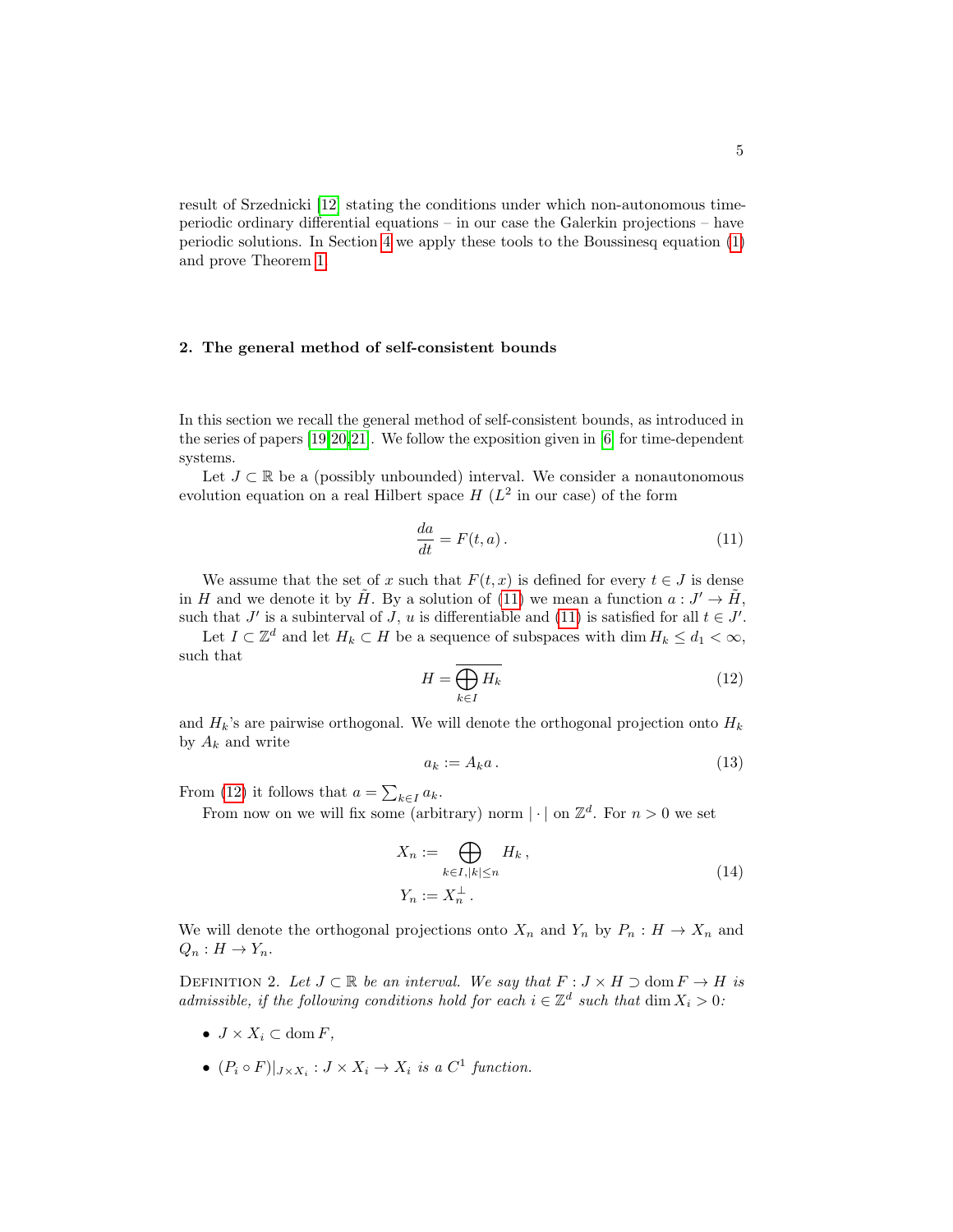DEFINITION 3. Let  $F: J \times \tilde{H} \to H$  be admissible. The ordinary differential equation

$$
\frac{dp}{dt} = P_n F(t, p), \quad p \in X_n,
$$
\n(15)

will be called the *n*-th Galerkin projection of  $(11)$ .

DEFINITION 4. Assume  $F : J \times H \to H$  is an admissible function. Let  $m, M \in \mathbb{N}$ with  $m \leq M$ . A compact set consisting of  $W \subset X_m$  and a sequence of compact sets  ${B_k}_{k\in I, |k|>m}$  such that  $B_k \subset H_k$  form self-consistent bounds if the following conditions are satisfied:

- C1 For  $|k| > M$ ,  $k \in I$  it holds that  $0 \in B_k$ ,
- **C2** Let  $|k| > m$  and  $\hat{a}_k := \max_{a \in B_k} ||a||$ . Then  $\sum_{|k| > m, k \in I} \hat{a}_k^2 < \infty$ . In particular we have

$$
W \oplus \prod_{|k|>m} B_k \subset H. \tag{16}
$$

C3 The function  $(t, u) \to F(t, u)$  is continuous on  $J \times W \oplus \prod_{|k| > m} B_k \subset \mathbb{R} \times H$ . Moreover, if we define  $\hat{f}_k := \sup_{(t,u) \in J \times W \oplus \prod_{k \in I, |k| > m} B_k} ||A_k F(t, u)||$ , then  $\sum_{|k|>m, k\in I} \hat{f}_k^2 < \infty.$ 

Given self-consistent bounds formed by W and  ${B_k}_{k\in I, |k|>m}$ , by T (the tail) we will denote the set

$$
T := \prod_{k \in I, |k| > m} B_k \subset Y_m \,. \tag{17}
$$

The following theorem is a straightforward adaptation of Lemma 5 from [\[19\]](#page-15-2) (see also Section 4 in [\[18\]](#page-15-5)) to a nonautonomous setting.

<span id="page-5-1"></span>THEOREM 5. Let W and  ${B_k}_{k\in I, |k|>m}$  form self-consistent bounds and let  ${n_k}_{k \in \mathbb{N}} \subset \mathbb{N}$  be a sequence, such that  $\lim_{k \to \infty} n_k = \infty$ . Assume that for all  $k > 0$ there exists a solution  $x_k : [t_1, t_2] \to W \oplus T$  of

$$
\frac{dp}{dt} = P_{n_k} (F(t, p(t))), \quad p(t) \in X_{n_k} .
$$
\n(18)

Then there exists a convergent subsequence  $\lim_{l\to\infty} p_{k_l} = p^*$ , where  $p^* : [t_1, t_2] \to$  $W \oplus T$  is a solution of [\(11\)](#page-4-1). Moreover, the convergence is uniform with respect to t on  $[t_1, t_2]$ .

<span id="page-5-0"></span>It turns out that it is fairly simple to find self-consistent bounds. In the treatment of evolution PDEs such as Kuramoto-Sivashinsky or Navier-Stokes it is enough to take tails of the form  $B_k = \{a \in H_k : ||a|| \le C/|k|^s\}$  for s large enough. This will also be the case in our study of the Boussinesq equation.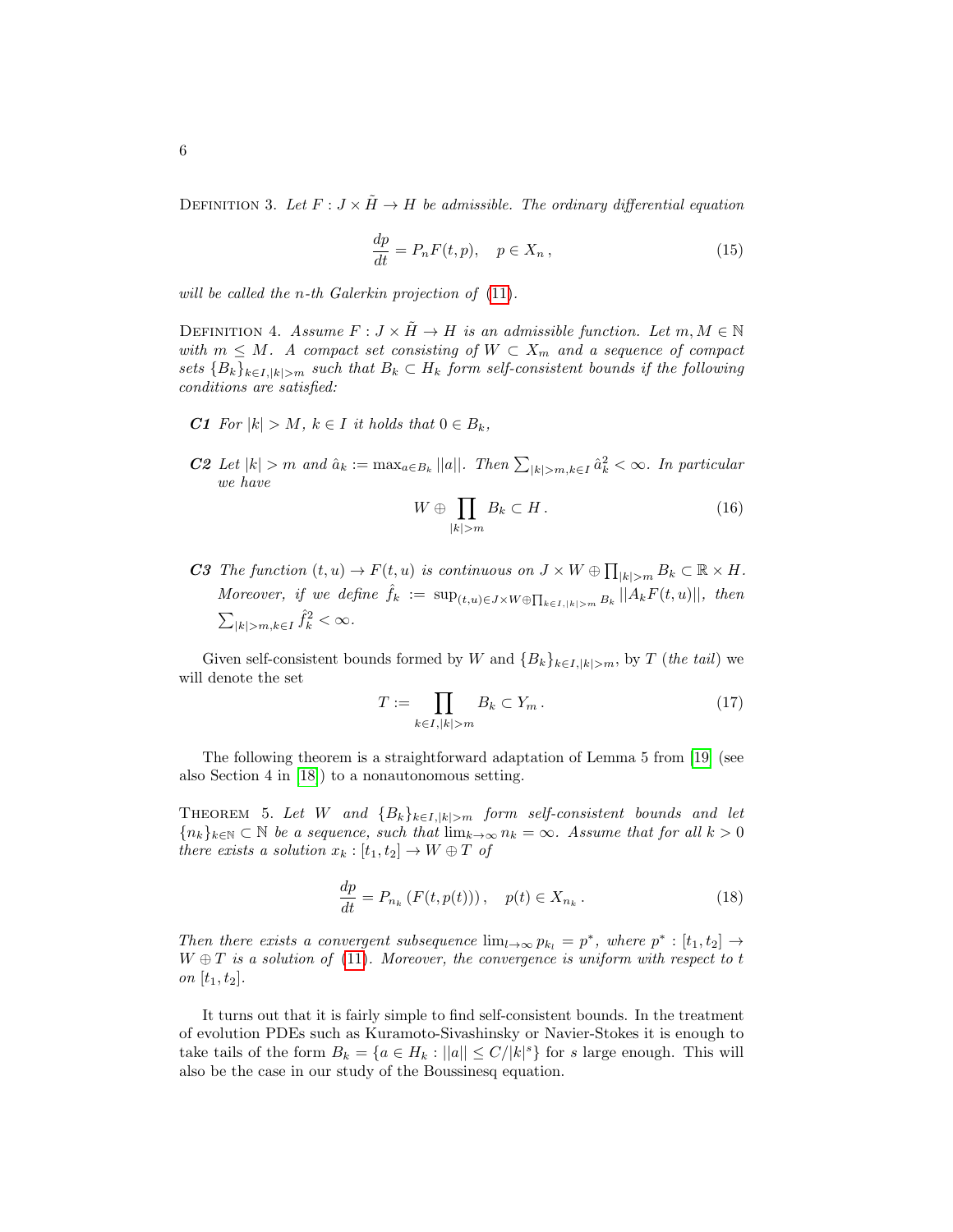## 3. Periodic isolating segments

The purpose of this section is to recall a result of Srzednicki [\[12\]](#page-14-11) on the existence of periodic orbits in non-autonomous time-periodic ODEs. For the Boussinesq equation this theorem will be used to treat each of the Galerkin projections of the system.

We consider an ODE

<span id="page-6-1"></span>
$$
\dot{x} = g(t, x),\tag{19}
$$

where  $g: \mathbb{R} \times \mathbb{R}^n \to \mathbb{R}^n$  is of class  $C^1$  and  $\tau$ -periodic in t. Let  $L^i: \mathbb{R}^n \to \mathbb{R}, i =$  $1, \ldots, k$  be  $C^1$  functions and let  $r \in \{0, \ldots, k\}$  be fixed. We define sets

$$
S_0 := \{ x \in \mathbb{R}^n : L^i(x) \le 0 \ \forall i = 1, ..., k \},
$$
  
\n
$$
S_0^- := \{ x \in \mathbb{R}^n : \exists i \in 1, ..., r : L^i(x) = 0 \},
$$
\n
$$
(20)
$$

and put  $S := [0, \tau] \times S_0, S^- := [0, \tau] \times S_0^-$ .

DEFINITION 6. We call S a periodic isolating segment<sup>[2](#page-6-0)</sup> over [0,  $\tau$ ] and S<sup>-</sup> its exit set iff the following conditions hold

(S1)  $g(t, x) \cdot \nabla L^{i}(x) > 0$  for  $t \in [0, \tau]$ ,  $i \in \{1, ..., r\}$  and  $x \in S_0 : L^{i}(x) = 0$ . (S2)  $g(t, x) \cdot \nabla L^{i}(x) < 0$  for  $t \in [0, \tau], i \in \{r + 1, \ldots, k\}$  and  $x \in S_0 : L^{i}(x) = 0$ .

<span id="page-6-3"></span>THEOREM 7 (Theorem 2 in [\[12\]](#page-14-11)). Let S be a periodic isolating segment over  $[0, \tau]$ for g defined as above. If S and  $S^-$  are compact absolute neighborhood retracts and the difference of their Euler characteristics  $\chi(S_0) - \chi(S_0^-)$  is non-zero, then there exists a point  $x_0 \in \text{int } S_0$  such that the solution  $x(t)$  of [\(19\)](#page-6-1) satisfying  $x(0) = x_0$  is  $\tau$ -periodic in t and  $x(t) \in \text{int } S_0$  for all  $t \in \mathbb{R}$ .

In what is below we denote the *i*-th coordinate of a vector  $x \in \mathbb{R}^n$  by  $x_i$ .

<span id="page-6-5"></span>COROLLARY 8. Let  $S_0 := [a_1, b_1] \times \cdots \times [a_n, b_n]$  and  $g = (g_1, \ldots, g_n)$  be defined as above. Suppose that for each i it holds that

<span id="page-6-4"></span>
$$
g_i(t, x)g_i(t, y) < 0 \tag{21}
$$

for all  $x, y \in S_0 : x_i = a_i$ ,  $y_i = b_i$  and for all  $t \in [0, \tau]$ . Then there exists a  $\tau$ -periodic in t solution of [\(19\)](#page-6-1) with values contained in  $\text{int } S_0$ .

Proof. After rearranging the coordinates we can assume that

<span id="page-6-2"></span>
$$
g_i(t, x) > 0, \text{ for } x \in S_0: x_i \in \{b_1, \dots, b_r, a_{r+1}, \dots, a_n\},
$$
  
\n
$$
g_i(t, x) < 0, \text{ for } x \in S_0: x_i \in \{a_1, \dots, a_r, b_{r+1}, \dots, b_n\}.
$$
\n
$$
(22)
$$

for all  $t \in [0, \tau]$  and some  $r \in \{1, \ldots, n\}$ .

Let  $L^i(x) := (x_i - a_i)(x_i - b_i), i = 1, \ldots, n$ . Then  $S_0$  is given by the sequence  ${L^i}$  and

$$
\nabla L^i(x) = 2x_i - a_i - b_i.
$$
\n(23)

<span id="page-6-0"></span><sup>&</sup>lt;sup>2</sup>The original paper [\[12\]](#page-14-11) uses the notion of  $(p, q)$ -blocks, periodic isolating segments are introduced in later studies [\[13,](#page-14-12) [14\]](#page-14-13) as a more general tool.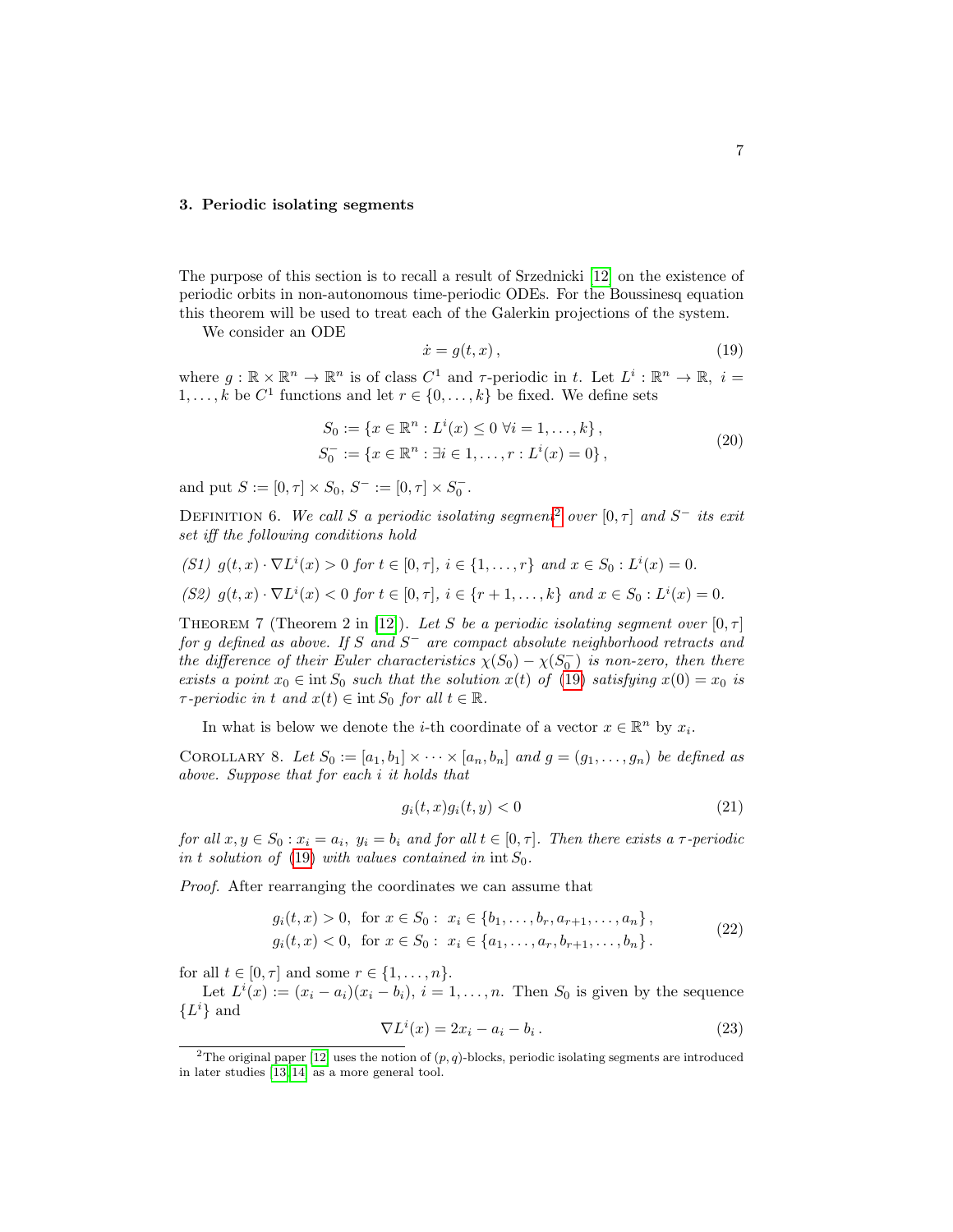Now conditions (S1) and (S2) immediately follow from [\(22\)](#page-6-2), hence  $S = [0, \tau] \times S_0$ forms a periodic isolating segment. Since  $S_0^-$  consists of r opposite faces, we have  $\chi(S_0) - \chi(S_0^-) = (-1)^r$  and the assertion of Theorem [7](#page-6-3) follows.  $\Box$ 

<span id="page-7-1"></span>Later on we will refer to condition [\(21\)](#page-6-4) as the isolation conditions or the isolation inequalities.

# 4. Application to the Boussinesq PDE

### 4.1. The Boussinesq equation in the Fourier basis

Our goal in this section is to express our PDE in coordinates suitable for application of Corollary [8](#page-6-5) to the Galerkin projections. For that purpose we express the problem in the Fourier basis and diagonalize its linear part.

By formally substituting  $u(t, x) = \sum_{k \in \mathbb{Z}} u_k(t) e^{ikx}$  into the Boussinesq equation [\(1\)](#page-1-1) we obtain an infinite ladder of second order equations

$$
\ddot{u}_k = k^2(\beta k^2 - 1)u_k - \sigma k^2 \sum_{k_1 \in \mathbb{Z}} u_{k_1} u_{k - k_1} + f_k(t), \ k \in \mathbb{Z} \,. \tag{24}
$$

Since u is real and even in x, we have  $u_k = u_{-k}$  and  $u_k \in \mathbb{R}$  for all  $k \in \mathbb{Z}$ . Moreover, from [\(4\)](#page-1-4) we have  $u_0 = 0$ . After these substitutions and rewriting the system as a first order system we obtain the following equations

<span id="page-7-2"></span>
$$
\dot{u}_k = v_k, \n\dot{v}_k = k^2(\beta k^2 - 1)u_k - 2\sigma k^2 \sum_{k_1 \ge 1} u_{k_1 + k} u_{k_1} - \sigma k^2 \sum_{k_1 = 1}^{k-1} u_{k_1} u_{k - k_1} + \epsilon f_k(t), \ k \in \mathbb{N}^+.
$$
\n(25)

As one can see, the linear part of [\(25\)](#page-7-2) is already in a block-diagonal form. All we need is to diagonalize each of the blocks. From now on we assume that  $\beta > 1$ . After a simple calculation we see that the eigenvalues of the linear part of [\(25\)](#page-7-2) are  $\pm\sqrt{k^2(\beta k^2-1)}$  with eigenvectors  $\left[1,\pm\sqrt{k^2(\beta k^2-1)}\right]^T$ , respectively. We introduce the variables  $u_k^+$  and  $u_k^-$  such that

<span id="page-7-0"></span>
$$
\begin{bmatrix} u_k \\ v_k \end{bmatrix} = \begin{bmatrix} \frac{1}{\sqrt{k^2(\beta k^2 - 1)}} & \frac{1}{-\sqrt{k^2(\beta k^2 - 1)}} \end{bmatrix} \begin{bmatrix} u_k^+ \\ u_k^- \end{bmatrix} . \tag{26}
$$

We have

$$
\begin{bmatrix} u_k^+ \\ u_k^- \end{bmatrix} = \begin{bmatrix} \frac{1}{2} & \frac{1}{2\sqrt{k^2(\beta k^2 - 1)}} \\ \frac{1}{2} & -\frac{1}{2\sqrt{k^2(\beta k^2 - 1)}} \end{bmatrix} \begin{bmatrix} u_k \\ v_k \end{bmatrix},\tag{27}
$$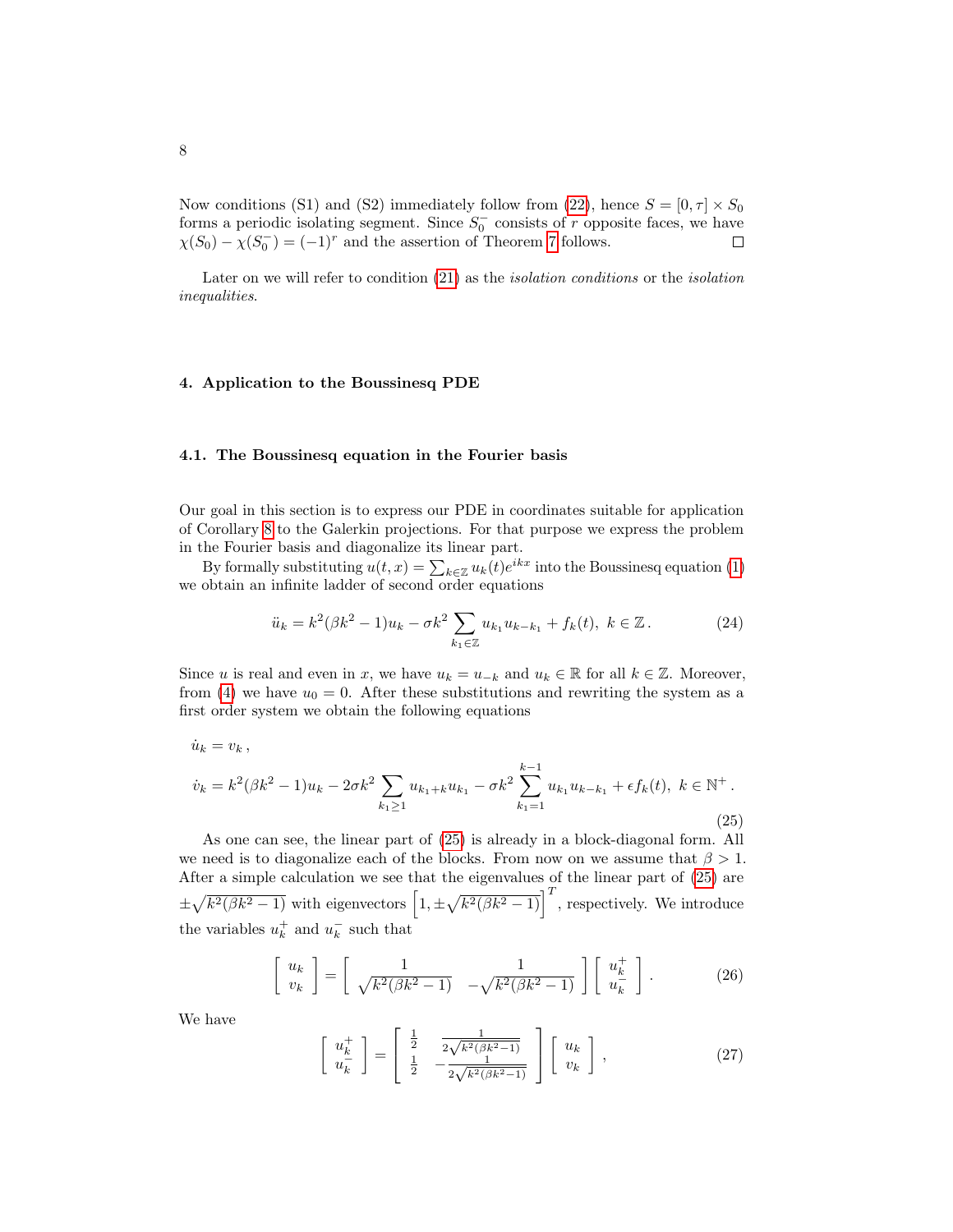and our equations become

<span id="page-8-0"></span>
$$
\dot{u}_k^+ = \sqrt{k^2(\beta k^2 - 1)}u_k^+ + \frac{\sigma k^2 N_k(u) + \epsilon f_k(t)}{2\sqrt{k^2(\beta k^2 - 1)}},
$$
  

$$
\dot{u}_k^- = -\sqrt{k^2(\beta k^2 - 1)}u_k^- - \frac{\sigma k^2 N_k(u) + \epsilon f_k(t)}{2\sqrt{k^2(\beta k^2 - 1)}}, \ k \in \mathbb{N}^+,
$$
\n(28)

where

$$
N_k(u) := -2 \sum_{k_1 \ge 1} u_{k_1 + k} u_{k_1} - \sum_{k_1 = 1}^{k-1} u_{k_1} u_{k - k_1}.
$$
 (29)

We remark that it is unprofitable to rewrite the convolutions in the new variables as we will eventually estimate these terms.

The n-th Galerkin projection of [\(28\)](#page-8-0) is given by

<span id="page-8-1"></span>
$$
\dot{u}_k^+ = \sqrt{k^2(\beta k^2 - 1)}u_k^+ + \frac{\sigma k^2 N_{k,n}(u) + \epsilon f_k(t)}{2\sqrt{k^2(\beta k^2 - 1)}},
$$
  

$$
\dot{u}_k^- = -\sqrt{k^2(\beta k^2 - 1)}u_k^- - \frac{\sigma k^2 N_{k,n}(u) + \epsilon f_k(t)}{2\sqrt{k^2(\beta k^2 - 1)}}, \ k = 1, ..., n,
$$
\n(30)

where

$$
N_{k,n}(u) := -2\sum_{k_1 \ge 1}^{n-k} u_{k_1+k} u_{k_1} - \sum_{k_1=1}^{k-1} u_{k_1} u_{k-k_1}.
$$
 (31)

Our next step is to construct a sequence of isolating segments  $S<sup>n</sup>$  for the Galerkin projections [\(30\)](#page-8-1).

# 4.2. Construction of periodic isolating segments

We look for periodic isolating segments  $S<sup>n</sup>$  of the form  $S<sup>n</sup> = [0, \tau] \times S<sup>n</sup><sub>0</sub>$ , where

<span id="page-8-2"></span>
$$
S_0^n = \prod_{k=1}^M [u_k^l, u_k^r]^2 \oplus \prod_{k=M+1}^n [-C/k^s, C/k^s]^2, \qquad (32)
$$

i.e. the set of n-tuples of pairs  $(u^+, u^-) = \{(u_k^-, u_k^+)\}_{k=1}^n$  such that  $u_k^-, u_k^+ \in [u_k^l, u_k^r]$ for  $k \in 1, ..., M$  and  $|u_k^{\pm}| \le C/k^s$ . For now it is enough to take  $C \in \mathbb{R}^+$  and  $s \in \{2, 3, \dots\}$ , however later on we will assume that s is at least 6, to comply with condition C3 from the definition of self-consistent bounds.

Observe that we would like to choose the values of  $C$  and  $s$ , as well as the first  $M$  intervals the same for each projection. Therefore we can say that our segments are a projection of an "infinite-dimensional segment" given by

<span id="page-8-3"></span>
$$
S_0^{\infty} := \prod_{k=1}^{M} [u_k^l, u_k^r]^2 \oplus \prod_{k=M+1}^{\infty} [-C/k^s, C/k^s]^2.
$$
 (33)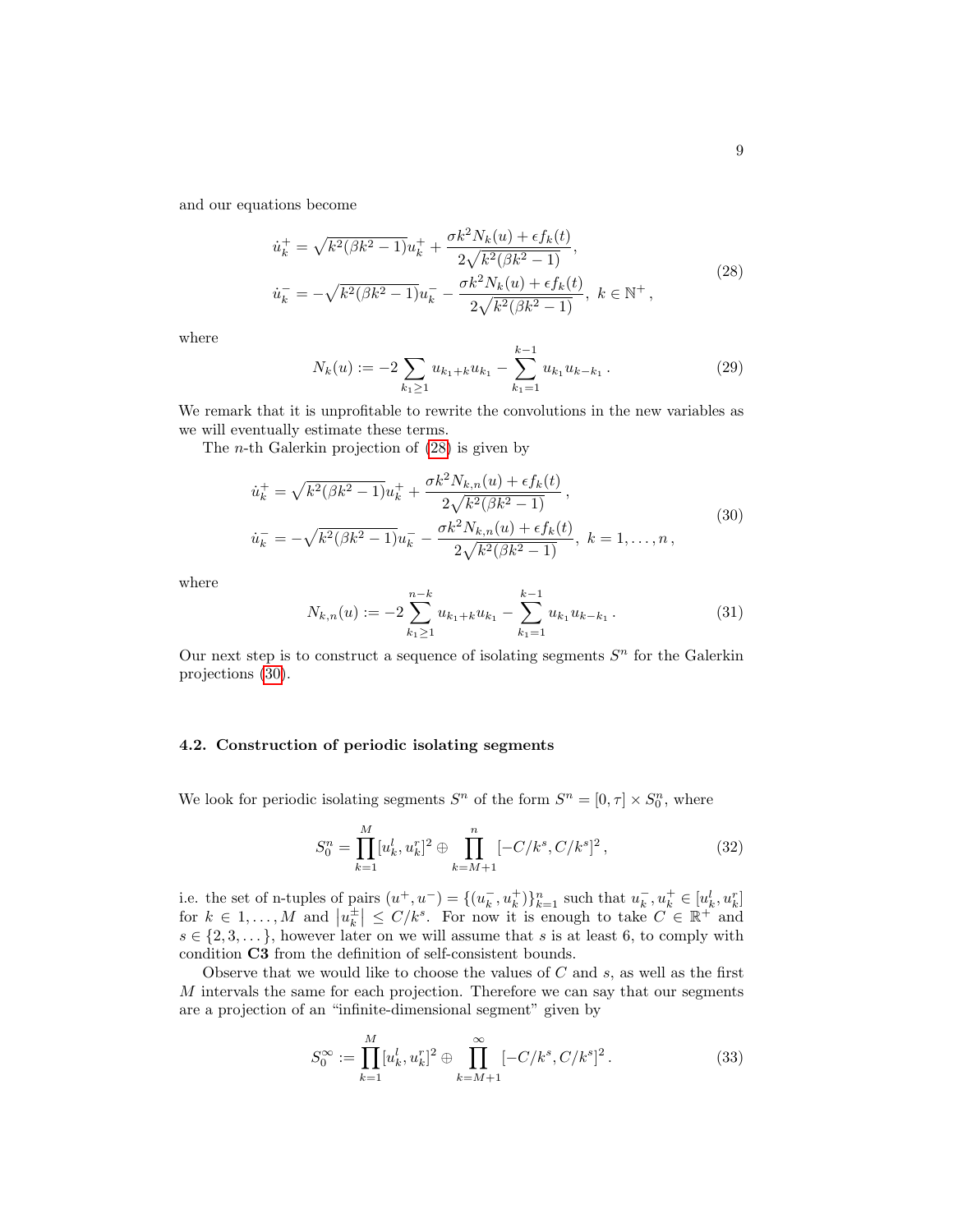The elements of  $S_0^{\infty}$  are sequences of pairs  $(u^+, u^-) = \{(u_k^-, u_k^+)\}_{k=1}^{\infty}$ . We denote them by the same symbols as elements of  $S_0^n$  but we will always make it clear to element of which set we are referring to.

We would like to choose  $u_k^l$ ,  $u_k^r$ , C and s such that the linear part of [\(30\)](#page-8-1) dominates the nonlinear terms and the isolation conditions  $(21)$  hold – at least for sufficiently high modes, for  $n$  large enough. The inequalities for the low modes we will treat one-by-one with aid of rigorous numerics.

We assume the bounds for  $u_k^+$  to be the same as the ones for  $u_k^-$ . As we will see later, due to the symmetry of the equations [\(30\)](#page-8-1), the isolation conditions for both  $u_k^+$  and  $u_k^-$  are given by the same inequalities.

From estimates in [\[21\]](#page-15-4)<sup>[3](#page-9-0)</sup> it follows that, for a set  $S_0^{\infty}$  of the form given above, there exists a constant  $D \in \mathbb{R}^+$  such that

<span id="page-9-6"></span>
$$
\sup\left\{|N_{k,n}(u)|:\ n\geq k\right\}M,\ (u^+,u^-)\in S_0^n\right\}<\frac{D}{k^{s-1}}.\tag{34}
$$

The value of  $D$  can be given by an explicit formula, but we postpone its evaluation to Subsection [4.3.](#page-9-1)

<span id="page-9-7"></span>LEMMA 9. Assume that for some  $M \in \mathbb{N}^+$ , we have  $f_k = 0$ ,  $k > M$  and

<span id="page-9-9"></span>
$$
C > \frac{\sigma D}{M+1} \cdot \frac{1}{2(\beta - (M+1)^{-2})} \,. \tag{35}
$$

Consider the Galerkin projection [\(30\)](#page-8-1) for  $n \geq M$  and let  $S_0^n$  be given by [\(32\)](#page-8-2). Then,  $for M < k \leq n$  and  $(u^+, u^-) \in S_0^n$  the following inequalities hold

<span id="page-9-4"></span><span id="page-9-2"></span>
$$
\dot{u}_k^+ > 0 \quad \text{if} \quad u_k^+ = C/k^s \,, \tag{36}
$$

$$
\dot{u}_k^+ < 0 \quad \text{if} \quad u_k^+ = -C/k^s \,, \tag{37}
$$

<span id="page-9-5"></span><span id="page-9-3"></span>
$$
\dot{u}_k^- < 0 \quad \text{if} \quad u_k^- = C/k^s \,, \tag{38}
$$

$$
\dot{u}_k^- > 0 \quad \text{if} \quad u_k^- = -C/k^s \,. \tag{39}
$$

Proof. We will prove [\(36\)](#page-9-2) and [\(38\)](#page-9-3). The proof of [\(37\)](#page-9-4) and [\(39\)](#page-9-5) follows by reversing the inequality signs. We want

$$
\sqrt{k^2(\beta k^2 - 1)}u_k^{\pm} + \frac{\sigma k^2 N_{k,n}(u)}{2\sqrt{k^2(\beta k^2 - 1)}} > 0.
$$
\n(40)

Since  $u_k^{\pm} = C/k^s$ , the above is equivalent to

$$
\frac{C}{k^s} + \frac{\sigma N_{k,n}(u)}{2(\beta k^2 - 1)} > 0.
$$
\n(41)

By the estimate [\(34\)](#page-9-6) it is enough that

<span id="page-9-8"></span>
$$
C > \frac{\sigma Dk}{2(\beta k^2 - 1)} = \frac{\sigma D}{2k(\beta - k^{-2})}
$$
\n
$$
\tag{42}
$$

and the right-hand side is at most  $\frac{\sigma D}{M+1} \cdot \frac{1}{2(\beta-(M+1)^{-2})}$ .  $\Box$ 

<span id="page-9-1"></span><span id="page-9-0"></span><sup>&</sup>lt;sup>3</sup>We note that the estimates from [\[20\]](#page-15-3) improve the bound on [\(34\)](#page-9-6) to  $\tilde{D}/k^s$  for some  $\tilde{D}$ , but the one we use here is fine enough for our applications.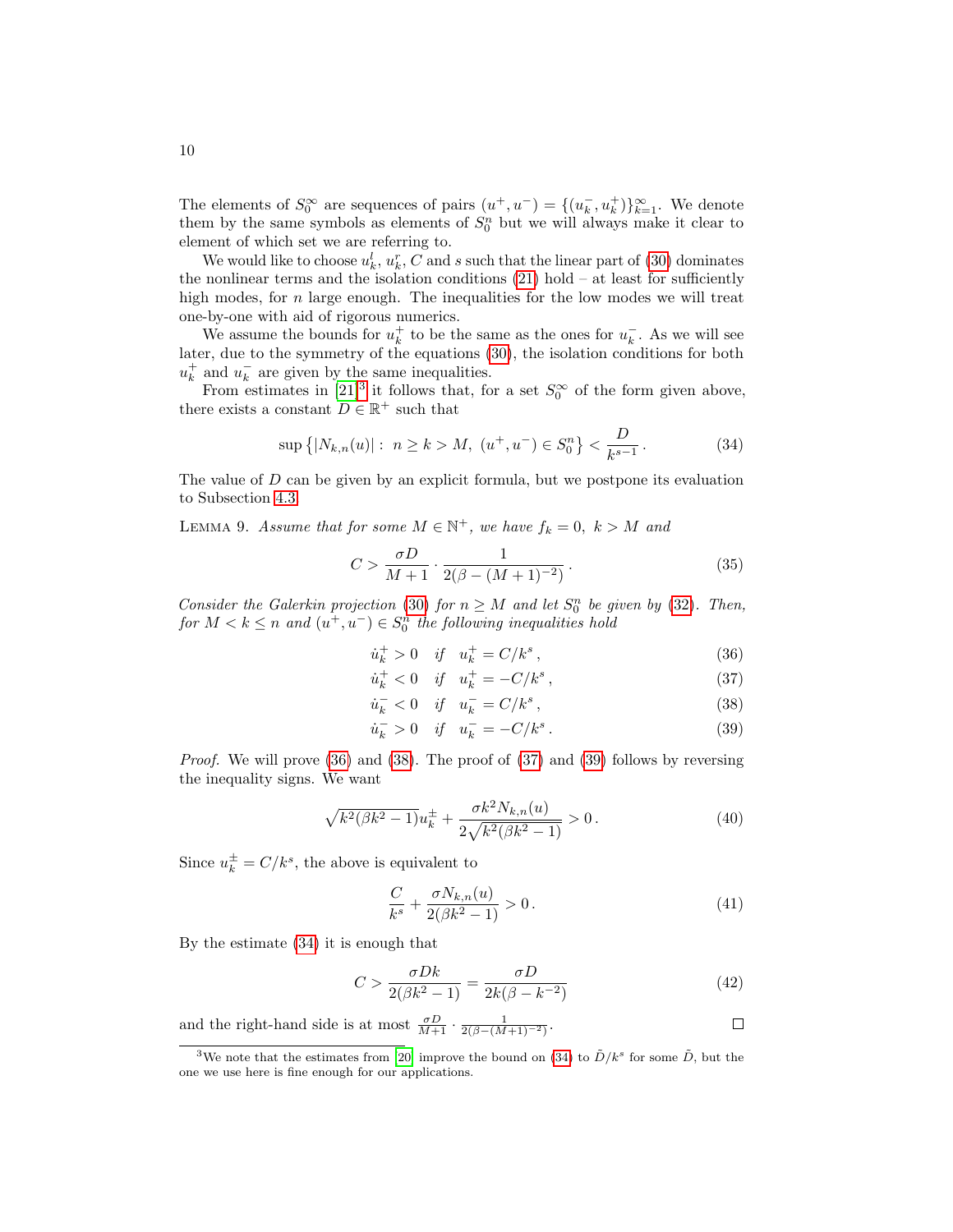# 4.3. Estimates for the nonlinear terms

In this subsection we provide bounds for the nonlinear terms and compute D. In fact we will look for an estimate

$$
N_{k,\max} < \frac{D}{k^{s-1}}, \quad k > M \tag{43}
$$

for

$$
N_{k,\max} := \sup\{|N_k(u)| : (u^+, u^-) \in S_0^{\infty}\},\tag{44}
$$

as it is an upper bound on the left-hand side of [\(34\)](#page-9-6) for all  $n, k : n \geq k$ .

Let  $S_0^{\infty}$  be of the form as in [\(33\)](#page-8-3) and  $(u^+, u^-) \in S_0^{\infty}$ . Recall that  $u_k = u_k^+ + u_k^-$ , hence

$$
u_k \in [2u_k^l, 2u_k^r] \quad \text{for} \quad k \le M,
$$
  

$$
|u_k| \le \frac{2C}{k^s} \quad \text{for} \quad k > M.
$$
 (45)

The nonlinearity consists of terms given by an infinite sum and a finite sum

$$
N_k(u) = -2IS(k) - FS(k),
$$
\n(46)

where

$$
IS(k) := \sum_{k_1 \ge 1} u_{k_1 + k} u_{k_1}, \qquad (47)
$$

$$
FS(k) := \sum_{k_1=1}^{k-1} u_{k_1} u_{k-k_1} . \tag{48}
$$

These terms, arising from the nonlinearity in the Kuramoto-Sivasinsky equation, were estimated in [\[21\]](#page-15-4) (cf. also [\[20\]](#page-15-3), Section 8). Throughout the rest of this subsection we will denote by  $u_k$  the whole interval  $[2u_k^l, 2u_k^r]$  and put  $|u_k| := 2 \max\{|u_k^l|, |u_k^r|\}.$ 

<span id="page-10-2"></span>LEMMA 10 (Lemma 3.1 in [\[21\]](#page-15-4)). For  $k \in \{1, ..., M\}$  we have

$$
IS(k) \subset \sum_{k_1=1}^{M-k} u_{k_1+k} u_{k_1} + 2C \sum_{k_1=M-k+1}^{M} \frac{|u_k|}{(k+k_1)^s} [-1,1] + \frac{4C^2}{(k+M+1)^s(s-1)M^{s-1}} [-1,1].
$$
\n(49)

<span id="page-10-0"></span>LEMMA 11 (Lemma 3.5 in [\[21\]](#page-15-4)). For  $k > 2M$  we have

$$
FS(k) \subset \frac{2C}{k^{s-1}} \left( \frac{2^{s+1}}{2M+1} \sum_{k_1=1}^M |u_k| + \frac{C2^{2s+1}}{(2M+1)^{s+1}} + \frac{C2^{s+1}}{(s-1)M^s} \right) [-1,1]. \tag{50}
$$

<span id="page-10-1"></span>LEMMA 12 (Lemma 3.6 in [\[21\]](#page-15-4)). For  $k > M$  we have

$$
IS(k) \subset \frac{2C}{k^{s-1}(M+1)} \left( \frac{2C}{(M+1)^{s-1}(s-1)} + \sum_{k=1}^{M} |u_k| \right) [-1,1]. \tag{51}
$$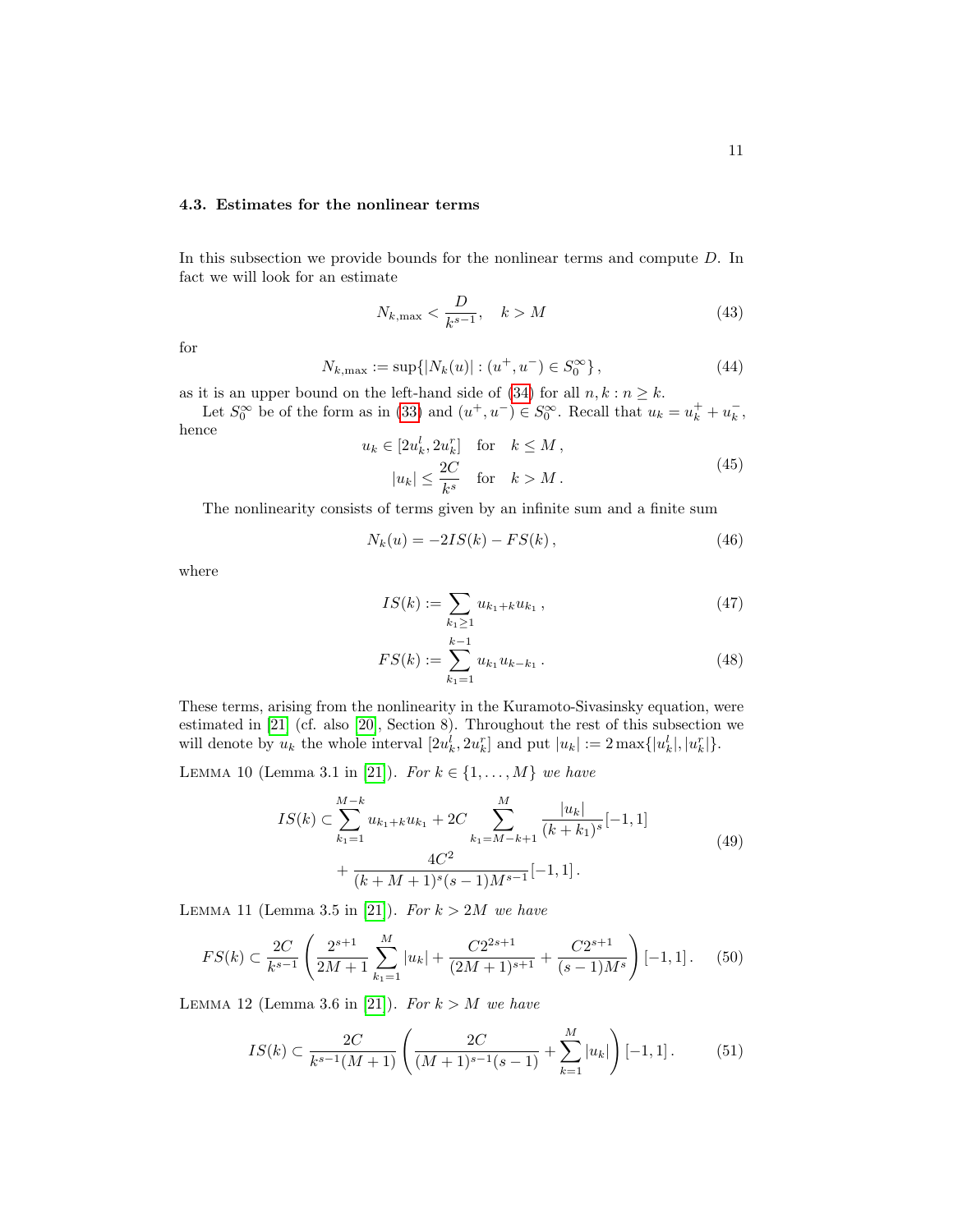Following [\[20\]](#page-15-3) we give  $D_1, D_2$  such that

$$
|FS(k)| \le \frac{D_1}{k^{s-1}}, \quad |IS(k)| \le \frac{D_2}{k^{s-1}}, \quad k > M \tag{52}
$$

and then set  $D := D_1 + 2D_2$ . Using Lemmas [11](#page-10-0) and [12](#page-10-1) we get the following formulas for  $D_1$ ,  $D_2$ :

$$
D_1(k \le 2M) = \max\{k^{s-1}|FS(k)|, \ M < k \le 2M\},\tag{53}
$$

$$
D_1(k > 2M) = 2C \left( \frac{2^{s+1}}{2M+1} \sum_{k_1=1}^{M} |u_k| + \frac{C2^{2s+1}}{(2M+1)^{s+1}} + \frac{C2^{s+1}}{(s-1)M^s} \right), \qquad (54)
$$

$$
D_1 = \max(D_1(k \le 2M), D_1(k > 2M)),
$$
\n(55)

$$
D_2 = \frac{2C}{M+1} \left( \frac{2C}{(M+1)^{s-1}(s-1)} + \sum_{k=1}^{M} |u_k| \right).
$$
 (56)

# <span id="page-11-1"></span>4.4. Low mode isolation and a procedure for refining the bounds

We will now discuss the low mode isolation inequalities. Assume, that we found  $M \in \mathbb{N}$  and segments  $S_0^n$ ,  $n > M$  such that the assumptions of Lemma [9](#page-9-7) hold. To apply Corollary [8](#page-6-5) to all Galerkin projections it is now enough to check

$$
\dot{u}_k^+ > 0 \quad \text{if} \quad u_k^+ = u_k^r \,, \tag{57}
$$

$$
\dot{u}_k^+ < 0 \quad \text{if} \quad u_k^+ = u_k^l \,,\tag{58}
$$

$$
\dot{u}_k^- < 0 \quad \text{if} \quad u_k^- = u_k^r \,,\tag{59}
$$

$$
\dot{u}_k^- > 0 \quad \text{if} \quad u_k^- = u_k^l. \tag{60}
$$

for  $(u^-, u^+) \in S_0^n$  and  $n > M$ . It is enough to verify

<span id="page-11-0"></span>
$$
u_k^r > -\frac{\sigma k^2 N_k(u) + \epsilon f_k(t)}{2k^2(\beta k^2 - 1)},
$$
\n
$$
u_k^l < -\frac{\sigma k^2 N_k(u) + \epsilon f_k(t)}{2k^2(\beta k^2 - 1)}.
$$
\n(61)

for all  $u \in S_0^{\infty}$ ,  $t \in [0, \tau]$  and  $k = 1, \ldots, M$ . Recall that  $N_k(u) = -2IS(k) - FS(k)$ . The term  $IS(k)$  is bounded by use of Lemma [10,](#page-10-2) while  $FS(k)$  are finite sums which can be for example rigorously enclosed by use of interval arithmetics. Therefore we can compute an explicit bound

$$
\sigma N_k(u) \subset [N_k^l, N_k^r], \quad u \in S_0^{\infty} \tag{62}
$$

for each  $k = 1, ..., M$ . Assume that we are also have some bounds

$$
\epsilon f_k(t) \subset [f_k^l, f_k^r], \quad t \in \mathbb{R} \,. \tag{63}
$$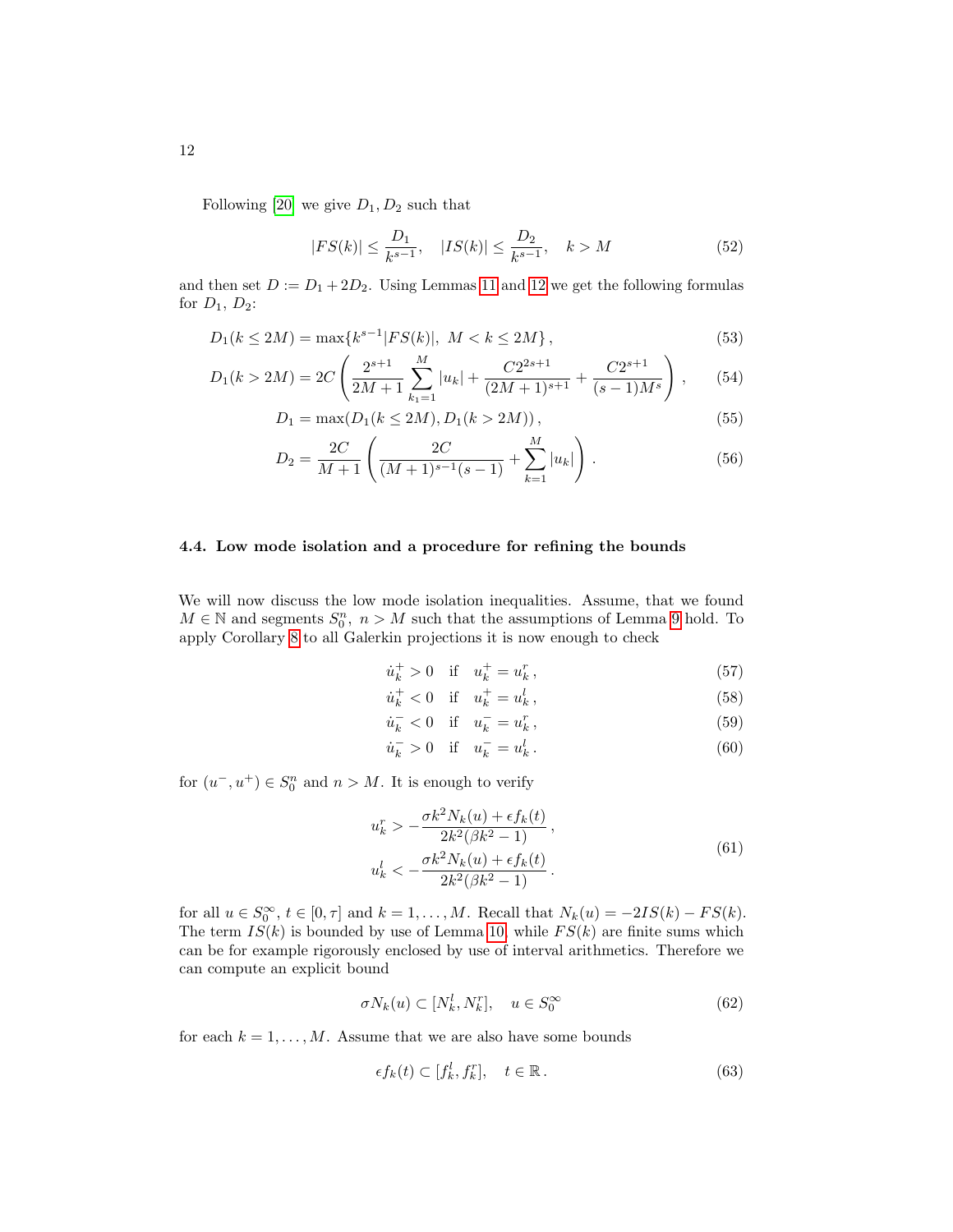Given these enclosures, inequalities [\(61\)](#page-11-0) can be checked easily, in our case on a computer using interval arithmetics. Note that there is no guarantee that for given  $\epsilon \neq 0$  and given bounds  $S_0^{\infty}$  the inequalities [\(61\)](#page-11-0) will be satisfied. However, for  $|\epsilon|$ small enough "good" bounds should exist. Since we cannot expect to choose the correct values for  $\{u_k^{l,r}\}, C$  and s at first try, we will use an algorithm from [\[21\]](#page-15-4) (Section 3.3) for refining an initial guess for the bounds.

Our goal is both to increase s and correct our guesses for the bounds on coordinates where the isolation inequalities do not hold. We iteratively adjust the pairs  $(u_k^l, u_k^r)$ , and later C and s, so at each step our new guess is at worst case an equality in the isolation conditions. This way the bounds are tight on each coordinate, so the nonlinear terms do not contribute much error. Note that the procedure is heuristic and we do not claim that the algorithm will produce correct bounds – this we verify a posteriori in interval arithmetics.

1. First we adjust C and s. Recall that, by  $(42)$  for  $k > M$  we want to choose C and s such that

$$
\frac{C}{k^s} > \frac{\sigma D}{2k^{s+1}(\beta - k^{-2})} \,. \tag{64}
$$

We want to increase  $s$  - therefore, we set the new parameters by

$$
s := s + 1,
$$
  
\n
$$
C := \frac{\sigma D}{2(\beta - (M + 1)^{-2})}.
$$
\n(65)

2. Trying to comply with [\(61\)](#page-11-0) we set the new  $u_k^l$ 's and  $u_k^r$ 's inductively for  $k = 1, \ldots, M$  by

$$
u_k^r := -\frac{N_k^l + k^{-2} f_k^l}{2(\beta k^2 - 1)},
$$
  

$$
u_k^l := -\frac{N_k^r + k^{-2} f_k^r}{2(\beta k^2 - 1)}.
$$
 (66)

After each run we check inequalities [\(61\)](#page-11-0) and [\(35\)](#page-9-9) to see whether we obtained isolation. We may however require additional iterates to improve s.

### 4.5. Proof of Theorem [1](#page-2-3)

For each of the parameter values and forcing terms we take a guess on the initial bounds with higher modes decay of order  $\tilde{C}/k^4$ . Once a guess for some given range of  $\epsilon$  is found it is easy to adapt it to another  $\epsilon$  by rescaling proportionally to the upper bound on  $|\epsilon|$ . After two iterates of procedure given in Subsection [4.4](#page-11-1) we obtain the values of  $\{u_k^{l,r}\}\$ , C and  $s=6$  such that inequalities [\(61\)](#page-11-0) and [\(35\)](#page-9-9) hold. We present the approximate values (the first 5 significant digits of the actual values) in Table [3.](#page-13-0) We remark that in all of the cases it was enough to take  $M = 6$ . From Corollary [\(8\)](#page-6-5)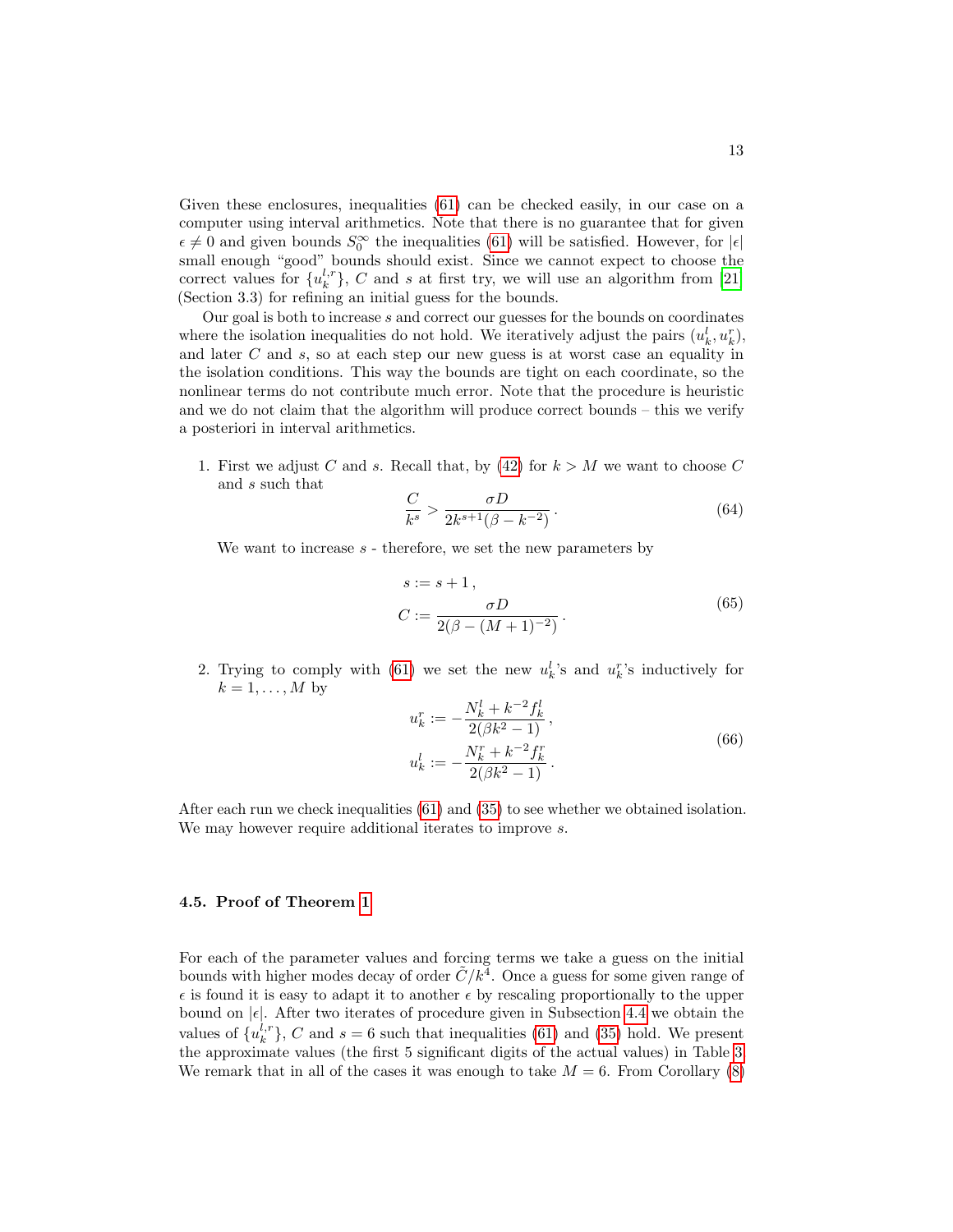| $f \in$          | $\overline{\mathcal{F}}_\tau^A$ |                         |                         | $\mathcal{F}^B_\tau$    |                         |                         |  |
|------------------|---------------------------------|-------------------------|-------------------------|-------------------------|-------------------------|-------------------------|--|
|                  | $1.5\,$                         | 1.75                    | 2.5                     | $1.5\,$                 | 1.75                    | 2.5                     |  |
| $\epsilon$       | $[-0.05, 0.05]$                 | $[-0.1, 0.1]$           | $[-0.3, 0.3]$           | $[-0.05, 0.05]$         | $[-0.1, 0.1]$           | $[-0.3, 0.3]$           |  |
| М                |                                 |                         | 6                       |                         | 6                       | 6                       |  |
| $u_1^r = -u_1^l$ | 0.05743                         | 0.082489                | 0.16777                 | 0.059242                | 0.085611                | 0.17515                 |  |
| $u_2^r = -u_2^l$ | 0.004018                        | 0.0069984               | 0.020237                | 0.0055667               | 0.0097091               | 0.026475                |  |
| $u_3^r = -u_3^l$ | 0.00022427                      | 0.0004798               | 0.0019934               | 0.00054628              | 0.0010739               | 0.0035043               |  |
| $u_4^r = -u_4^l$ | $1.1242 \times 10^{-5}$         | $2.9597 \times 10^{-5}$ | 0.00017727              | $9.3307 \times 10^{-5}$ | 0.000179                | 0.00055121              |  |
| $u_5^r = -u_5^l$ | $5.7862 \times 10^{-7}$         | $1.9415 \times 10^{-6}$ | $1.8646 \times 10^{-5}$ | $2.9174 \times 10^{-6}$ | $7.6705 \times 10^{-6}$ | $4.3434 \times 10^{-5}$ |  |
| $u_6^r = -u_6^l$ | $5.5904 \times 10^{-7}$         | $1.9328 \times 10^{-6}$ | $2.1631 \times 10^{-5}$ | $7.7255 \times 10^{-7}$ | $2.596 \times 10^{-6}$  | $2.6004 \times 10^{-5}$ |  |
|                  | 4.6941                          | 13.039                  | 100.64                  | 4.8878                  | 13.613                  | 102.99                  |  |
| S                | 6                               |                         | 6                       |                         | 6                       | 6                       |  |

<span id="page-13-0"></span>**Tab 3.** Parameters M and s and approximate values of C,  $u_k^l$  and  $u_k^r$ ,  $k = 1, ..., M$ used in the proof of Theorem [1](#page-2-3)

we conclude that for each Galerkin projection [\(30\)](#page-8-1) for  $n > M$  there exists a periodic solution  $(u^{+,n}(t), u^{-,n}(t))$  such that

<span id="page-13-1"></span>
$$
u^{\pm,n}(t) \in \prod_{k=1}^{M} [u_k^l, u_k^r] \oplus \prod_{k=M+1}^{n} [-C/k^s, C/k^s], \quad \forall t \in \mathbb{R}.
$$
 (67)

The above computations were done on a computer in interval arithmetics, as it would be tedious to do them by hand. The source files are available online [\[7\]](#page-14-10). The program uses interval arithmetics implementation from the CAPD package [\[1\]](#page-14-14).

By the change of variables [\(26\)](#page-7-0) we return now to the original coordinates  $u_k, v_k$ , i.e. the Fourier coefficients of  $u$  and  $u_t$  and obtain a sequence of periodic solutions  $(u<sup>n</sup>(t), v<sup>n</sup>(t))$  of the Galerkin projections of the system [\(25\)](#page-7-2). From equation [\(67\)](#page-13-1) and the form of our change of variables it follows, that there exists a  $\hat{C} > 0$  (an exact value of which is not important to us), such that

<span id="page-13-2"></span>
$$
u_k^n(t) \le \frac{\hat{C}}{k^6}, \qquad v_k^n(t) \le \frac{\hat{C}}{k^4}.
$$
\n
$$
(68)
$$

for all  $n, k : k \leq n$  and  $t \in \mathbb{R}$ . A standard argument (cf. Theorem 10 in [\[20\]](#page-15-3)) proves that the set

$$
\prod_{k=1}^{\infty} [-\hat{C}/k^6, \hat{C}/k^6] \times [-\hat{C}/k^4, \hat{C}/k^4]
$$
\n(69)

satisfies conditions  $C2$ ,  $C3$  and forms self-consistent bounds for  $(25)$ . Note that at this moment we need the polynomial coefficient decay rate to be of order at least 2 for  $v_k^n$ 's and 6 for  $u_k^n$ 's (we have 4 and 6, respectively). Let  $u^n$ P  $(t, x) =$  $\lim_{k \in \mathbb{N}} u_k(t) e^{ikx}$ ,  $v^n(t, x) = \sum_{k \in \mathbb{N}} v_k(t) e^{ikx}$ . From Theorem [5](#page-5-1) it follows that the sequence  $\{(u^n(t,x), v^n(t,x))\}_n$  has a subsequence  $\{(u^{n_l}(t,x), v^{n_l}(t,x))\}_l$  converging uniformly on compact time intervals to a solution  $(u^*(t, x), v^*(t, x))$  of

$$
u_t = v,
$$
  
\n
$$
v_t = u_{xx} + \beta u_{xxxx} + \sigma(u^2)_{xx} + \epsilon f(t, x),
$$
\n(70)

i.e. the Boussinesq equation [\(1\)](#page-1-1) rewritten as a first order system. We have

$$
u^*(t,x) = \lim_{l \to \infty} u^{n_l}(t,x) = \lim_{l \to \infty} u^{n_l}(t+\tau,x) = u^*(t+\tau,x)
$$
(71)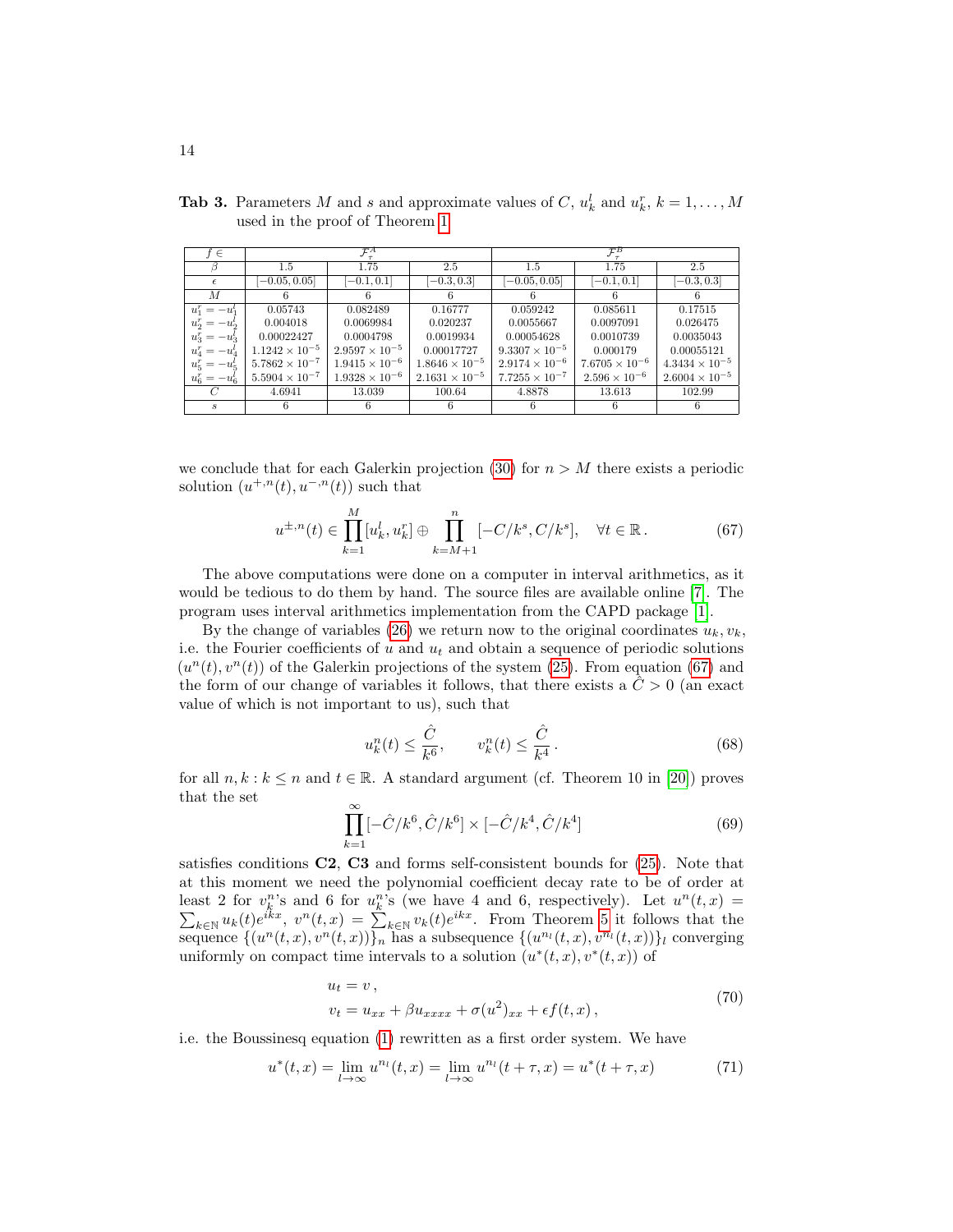for all  $x, t \in \mathbb{R}$ , hence the solution is periodic.

The  $C^0$  and  $L^2$  bounds on  $u^*$  and  $v^*$  are computed from equations [\(26\)](#page-7-0) and [\(67\)](#page-13-1). From the coefficient decay [\(68\)](#page-13-2) and elementary facts about the Fourier series (see Section 6 in [\[18\]](#page-15-5)) it follows that  $u^*(t, x)$  is of class  $C^4$  and  $v^*(t, x)$  is of class  $C^2$  as functions of  $x$ .

#### 5. References

- <span id="page-14-14"></span>[1] CAPD: Computer Assisted Proofs in Dynamics, a Package for Rigorous Numerics. <http://capd.ii.uj.edu.pl>.
- <span id="page-14-0"></span>[2] G. Arioli and H. Koch. Computer-assisted methods for the study of stationary solutions in dissipative systems, applied to the Kuramoto-Sivashinski equation. Arch. Ration. Mech. Anal., 197(3):1033–1051, 2010.
- <span id="page-14-1"></span>[3] G. Arioli and H. Koch. Integration of dissipative partial differential equations: a case study. SIAM J. Appl. Dyn. Syst., 9(3):1119–1133, 2010.
- <span id="page-14-6"></span>[4] J. Boussinesq. Thorie des ondes et des remous qui se propagent le long d'un canal rectangulaire horizontal, en communiquant au liquide contenu dans ce canal des vitesses sensiblement pareilles de la surface au fond. J. Math. Pure Appl., 17(2):55–108, 1872.
- <span id="page-14-2"></span>[5] J. Cyranka. Existence of Globally Attracting Fixed Points of Viscous Burgers Equation with Constant Forcing. A Computer Assisted Proof. Topol. Methods Nonlinear Anal., to appear.
- <span id="page-14-3"></span>[6] J. Cyranka and P. Zgliczyński. Existence of Globally Attracting Solutions for One-Dimensional Viscous Burgers Equation with Nonautonomous Forcing—A Computer Assisted Proof. SIAM J. Appl. Dyn. Syst., 14(2):787–821, 2015.
- <span id="page-14-10"></span>[7] A. Czechowski. personal home page. <http://www.ii.uj.edu.pl/~czechows>.
- <span id="page-14-4"></span>[8] S. Day, J.-P. Lessard, and K. Mischaikow. Validated continuation for equilibria of PDEs. SIAM J. Numer. Anal., 45(4):1398–1424, 2007.
- <span id="page-14-5"></span>[9] M. Gameiro and J.-P. Lessard. Analytic estimates and rigorous continuation for equilibria of higher-dimensional PDEs. J. Differential Equations, 249(9):2237–2268, 2010.
- <span id="page-14-8"></span>[10] R. Hirota. Exact N-soliton solutions of the wave equation of long waves in shallow-water and in nonlinear lattices. J. Mathematical Phys., 14:810–814, 1973.
- <span id="page-14-7"></span>[11] V. S. Manoranjan, A. R. Mitchell, and J. L. Morris. Numerical solutions of the good Boussinesq equation. SIAM J. Sci. Statist. Comput., 5(4):946–957, 1984.
- <span id="page-14-11"></span>[12] R. Srzednicki. Periodic and constant solutions via topological principle of Ważewski. Univ. Iagel. Acta Math., (26):183–190, 1987.
- <span id="page-14-12"></span>[13] R. Srzednicki. Periodic and bounded solutions in blocks for time-periodic nonautonomous ordinary differential equations. Nonlinear Anal., 22(6):707–737, 1994.
- <span id="page-14-13"></span>[14] R. Srzednicki and K. Wójcik. A geometric method for detecting chaotic dynamics. J. Differential Equations, 135(1):66–82, 1997.
- <span id="page-14-9"></span>[15] V. E. Zakharov. On stochastization of one-dimensional chains of nonlinear oscillators. Sov. Phys.-JETP, 38:108–110, 1974.